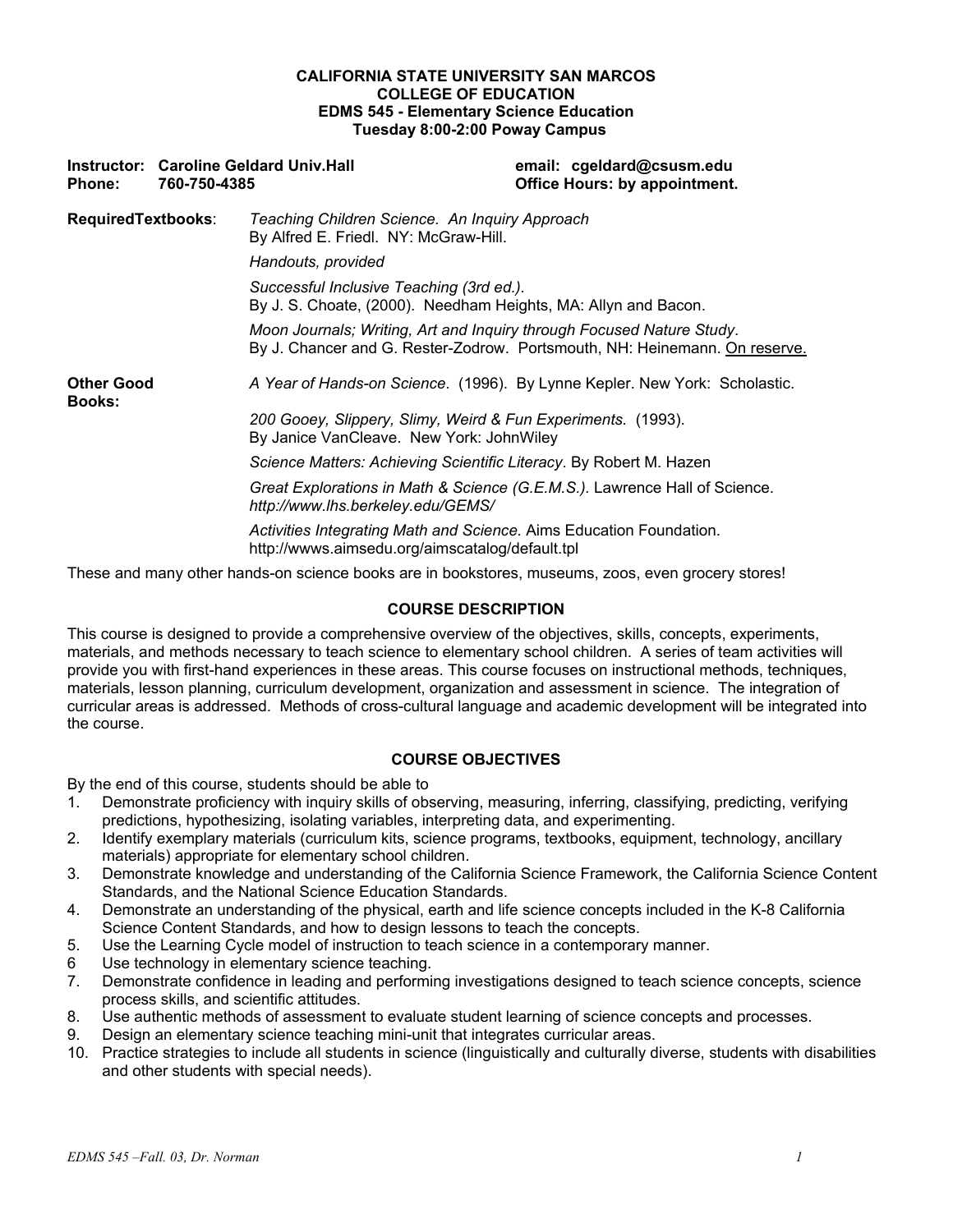## **COE MISSION STATEMENT**

The mission of the College of Education Community is to collaboratively transform public education by preparing thoughtful educators and advancing professional practices. We are committed to diversity, educational equity, and social justice, exemplified through reflective teaching, life-long learning, innovative research, and on-going service. Our practices demonstrate a commitment to student-centered education, diversity, collaboration, professionalism and shared governance. (adopted by COE Governance Community, October 1997)

### **INFUSED COMPETENCIES**

### **Authorization to Teach English Learners**

This credential program has been specifically designed to prepare teachers for the diversity of languages often encountered in California public school classrooms. The authorization to teach English learners is met through the infusion of content and experiences within the credential program, as well as additional coursework. Students successfully completing this program receive a credential with authorization to teach English learners. (approved by CCTC in SB 2042 Program Standards, August 02))

## **Special Education**

Consistent with the intent to offer a seamless teaching credential in the College of Education, this course will demonstrate the collaborative infusion of special education competencies that reflect inclusive educational practices.

### **Technology**

This course infuses technology competencies to prepare our candidates to use technologies, emphasizing their use in both teaching practice and student learning.

## **COURSE REQUIREMENTS**

### **COE Attendance Policy**

Due to the dynamic and interactive nature of courses in the College of Education, all students are expected to attend all classes and participate actively. Absences and late arrivals/early departures will affect the final grade. At a minimum, students must attend more than 80% of class time, or s/he may not receive a passing grade for the course at the discretion of the instructor. Individual instructors may adopt more stringent attendance requirements. Should the student have extenuating circumstances, s/he should contact the instructor as soon as possible.

For this class, if you miss 1 class session or are late (or leave early) for three or more sessions, your highest possible grade is a B. If you miss 2 class sessions, your highest possible grade is a C. If you miss more than 30% of the class (3 class sessions), you may not receive a passing grade for the course. Absences do not change assignment due dates. Late assignments will receive a 10% reduction in points for each day late. After one week, late assignments will receive no credit.

### **Writing**

In keeping with the All-University Writing Requirement, all courses must have a writing component of at least 2,500 words (approximately 10 pages) which can be administered in a variety of ways.

### **Students with Disabilities Requiring Reasonable Accommodations**

Students are approved for services through the Disabled Student Services Office (DSS). This office is located in Craven Hall 5205, and can be contacted by phone at (760) 750-4905, or TTY (760) 750-4909. Students authorized by DSS to receive reasonable accommodations should meet with their instructor during office hours or, in order to ensure confidentiality, in a more private setting.

\*\*You must go to ACD 202 to activate your CSUSM e-mail account.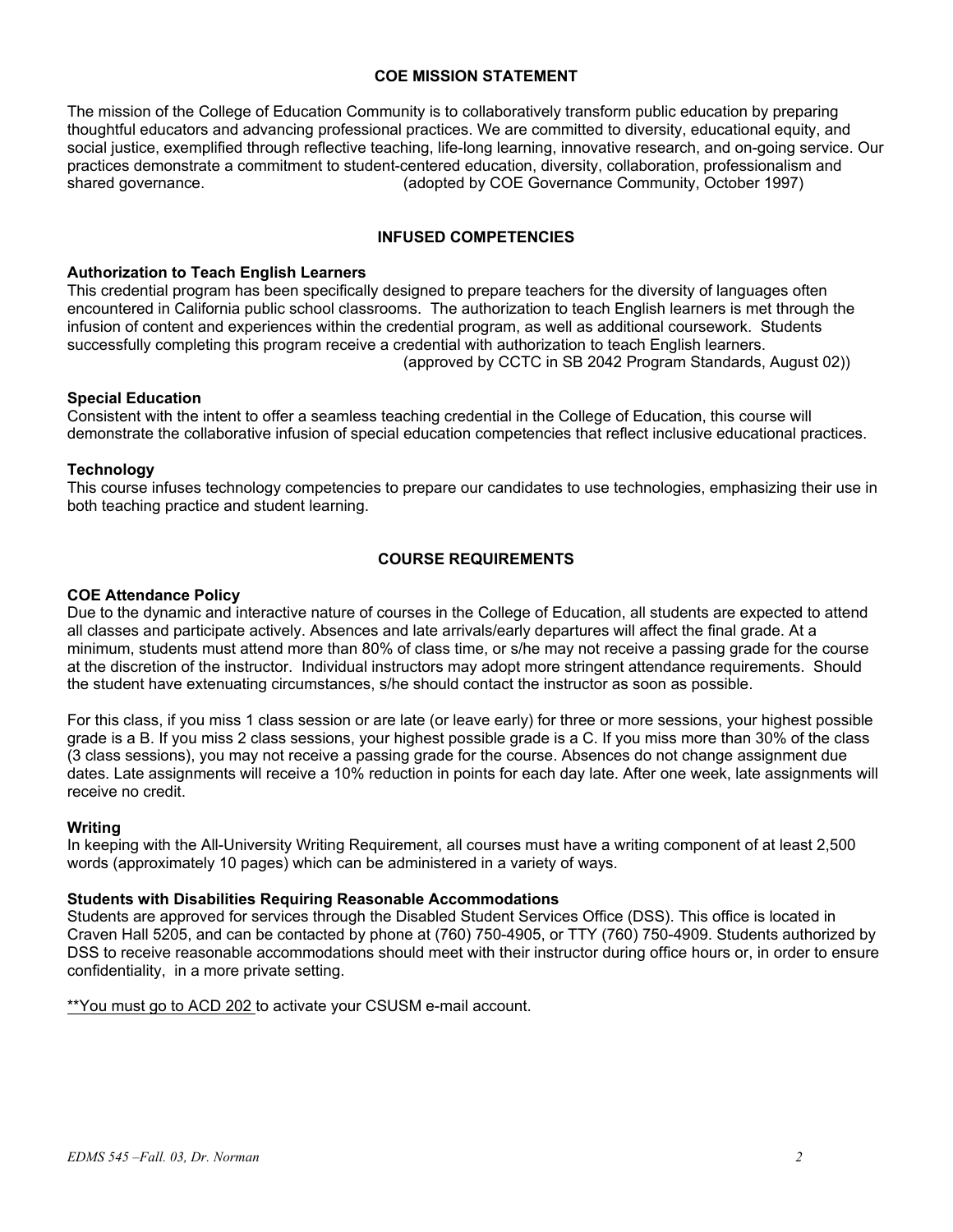## **COURSE ASSIGNMENTS**

| 1. Participation, Collaboration and Professionalism                       | 25%   |
|---------------------------------------------------------------------------|-------|
| 2. Reading Responses (individual)                                         | 10%   |
| 3. Quick Writes                                                           | 10%   |
| 4. Moon Journals/Field Trip                                               | 5%    |
| 5. Science Instruction Case Study                                         | 10%   |
| 6. Leadership of Hands-on Science Lesson (pairs)                          | 10%   |
| 7. Science Exploratorium Lesson Plan and Presentation (may work in pairs) | 10%   |
| 8. Science Teaching Unit and Presentation (may work in pairs)             | 10%   |
| 9. Final Assignment (individual)                                          | 5%    |
| 10. Science Teaching Notebook (individual)                                | $5\%$ |

### **Late assignments will be penalized by a 10-point reduction each day they are late. Keep digital copies of all assignments for your Credential Program Electronic Portfolio.**

## **CRITERIA FOR GRADING ASSIGNMENTS**

| A            | Outstanding work on assignment, excellent syntheses of information and<br>experiences, great insight and application, and excellent writing.         | 90-100% |
|--------------|------------------------------------------------------------------------------------------------------------------------------------------------------|---------|
| B            | Completion of assignment in good form with good syntheses and<br>application of information and experiences; writing is good.                        | 80-89%  |
| $\mathsf{C}$ | Completion of assignment, adequate effort, adequate synthesis of<br>information and application of information and experiences, writing is adequate. | 70-79%  |
| D            | Incomplete assignment, inadequate effort and synthesis of information,<br>writing is less than adequate.                                             | 60-69%  |

Grades will be determined by points earned:

| $C_{+}$ = 77-79 |
|-----------------|
| $C = 73-76$     |
| $C = 70-72$     |
| $D = 60 - 69$   |
| $F = 0.59$      |
|                 |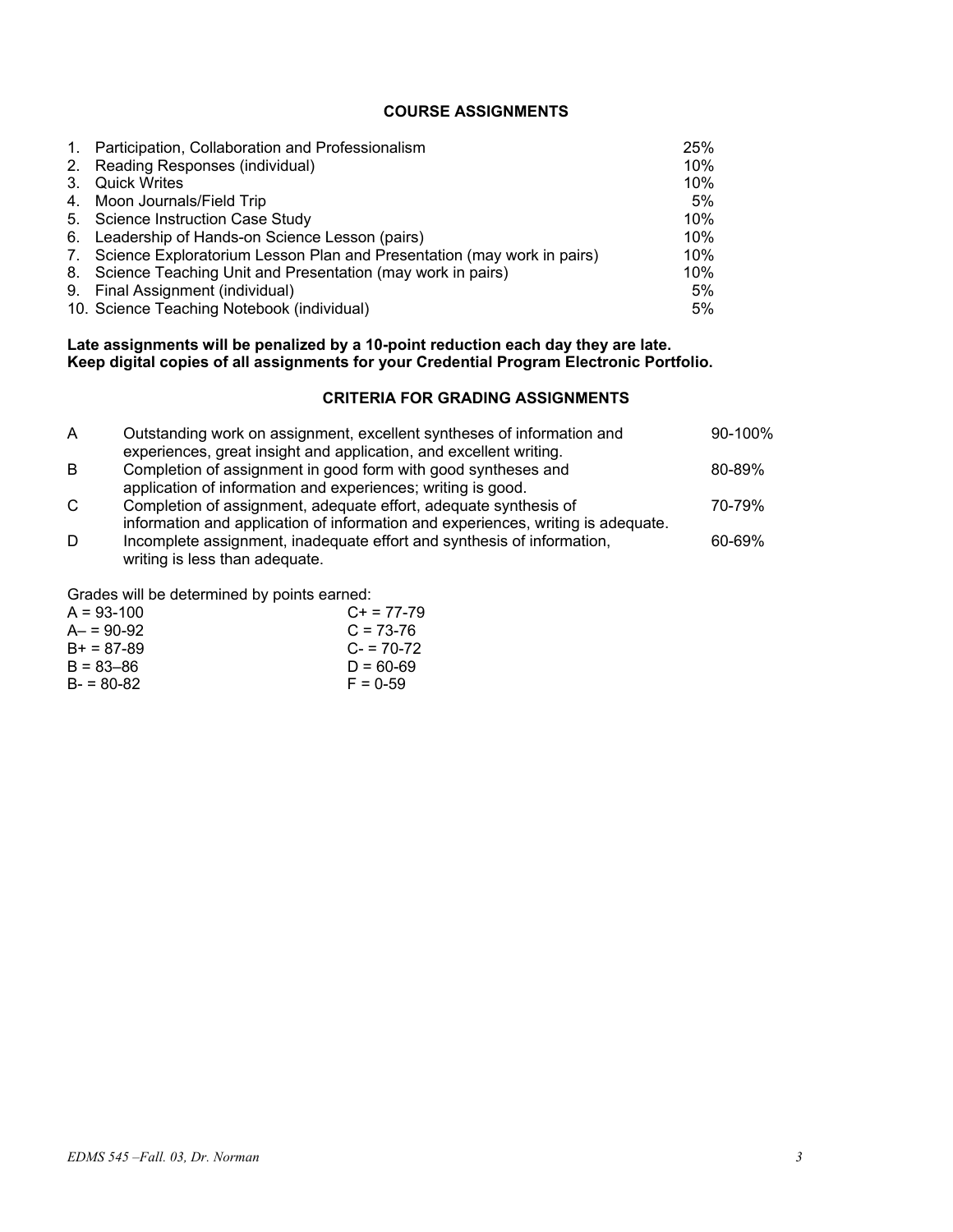## **ASSIGNMENT DESCRIPTIONS**

## **1. PARTICIPATION, COLLABORATION AND PROFESSIONALISM** (individual)

Students will engage in active learning each class session, and will be expected to actively participate, collaborate, and demonstrate professionalism at all times.

- Do you participate in class discussions productively, sharing your knowledge and understandings?
- Do you interact productively with your peers, taking on a variety of roles (leader, follower, etc.)?
- Do you contribute appropriately to group work—do you "do your share"?
- Are you able to accept others' opinions?
- Are you supportive of others' ideas?
- Do you support your peers during their presentations?
- Can you monitor and adjust your participation to allow for others' ideas as well as your own to be heard?
- Do you show a positive attitude and disposition towards teaching all students?
- Do you exhibit professional behavior at all times?

### **Rubric for PCP: Participation, Collaboration and Professionalism**

|                 | <b>Excellent</b>                   | Acceptable                      | Unacceptable                  |  |
|-----------------|------------------------------------|---------------------------------|-------------------------------|--|
|                 | 11-14 points                       | 7-10 points                     | 0-6 points                    |  |
| Attitude        | Consistently displays a positive   | Displays a positive attitude.   | Seldom has a positive         |  |
|                 | attitude. May offer constructive   | May offer constructive          | attitude. Often is critical.  |  |
|                 | criticism and include              | criticism and include alterna-  | Does not offer alternative    |  |
|                 | alternatives that show initiative. | tives that show initiative.     | solutions to criticism.       |  |
| Participation   | Attends every class, always on     | Attends every class, on time    | Is not always ready when      |  |
|                 | time and well prepared, and        | and prepared, and never         | class time begins. Doesn't    |  |
|                 | never leaves early. Gives          | leaves early. Gives most        | give full attention in class; |  |
|                 | closest attention to class         | attention to class activities   | sometimes talks when          |  |
|                 | activities and speakers.           | and speakers.                   | others are speaking.          |  |
| Professionalism | Consistently behaves, talks and    | Most of the time, behaves,      | Seldom behaves, talks,        |  |
|                 | works in a professional manner,    | talks and works in a            | and works in a                |  |
|                 | regardless of task/topic.          | professional manner,            | professional manner,          |  |
|                 |                                    | regardless of task or topic.    | regardless of task or topic.  |  |
| Collaboration   | Consistently listens to, shares    | Most of the time listens to,    | Rarely listens to, shares     |  |
|                 | with, and supports the efforts of  | shares with, and supports the   | with, and supports the        |  |
|                 | others. Tries to keep people       | efforts of others, but          | efforts of others. Is not     |  |
|                 | working well together.             | sometimes is not a good         | always a good team            |  |
|                 |                                    | team member.                    | player.                       |  |
| Contributions   | Consistently provides useful       | Most of the time provides       | Rarely provides useful        |  |
|                 | ideas; always stays focused on     | useful ideas; most of the time  | ideas; not always focused.    |  |
|                 | the task. Exhibits a lot of effort | stays focused. A satisfactory   | Reluctant to participate.     |  |
|                 | and valuable contributions.        | group member who does           | Lets others take charge       |  |
|                 |                                    | what is required.               | and participate.              |  |
| Disposition     | Consistently demonstrates          | Most of the time                | Rarely shows concern in       |  |
| toward teaching | concern in learning to teach all   | demonstrates concern in         | learning to teach all         |  |
|                 | children. Always demonstrates      | learning to teach all children. | children. Rarely              |  |
|                 | strong commitment toward           | Often demonstrates              | demonstrates commitment       |  |
|                 | developing (a) an                  | commitment toward               | toward developing (a) an      |  |
|                 | understanding of children, (b)     | developing (a) an               | understanding of children,    |  |
|                 | teaching strategies, and (c)       | understanding of children, (b)  | (b) teaching strategies,      |  |
|                 | knowledge of the CA Standards      | teaching strategies, and (c)    | and (c) knowledge of the      |  |
|                 | for the Teaching Profession        | knowledge of the CSTP's,        | CSTP's, TPE's, and CA         |  |
|                 | (CSTP), Teacher Performance        | TPE's, and CA Science           | Science Standards.            |  |
|                 | Expectations (TPE), and CA         | <b>Content Standards.</b>       |                               |  |
|                 | Science Content Standards.         |                                 |                               |  |
| Leadership      | Shows strength through             | Effectively participates and    | Does not show leadership      |  |
|                 | leadership in different class      | contributes, but rarely shows   | in any area of class.         |  |
|                 | activities; other students         | leadership qualities.           |                               |  |
|                 | respect you as a leader.           |                                 |                               |  |
|                 |                                    |                                 |                               |  |

You will do a self assessment, using this rubric, and write a 1-2 page rationale. **Total Score: j\_\_\_\_** The professor will also do an assessment, using this rubric.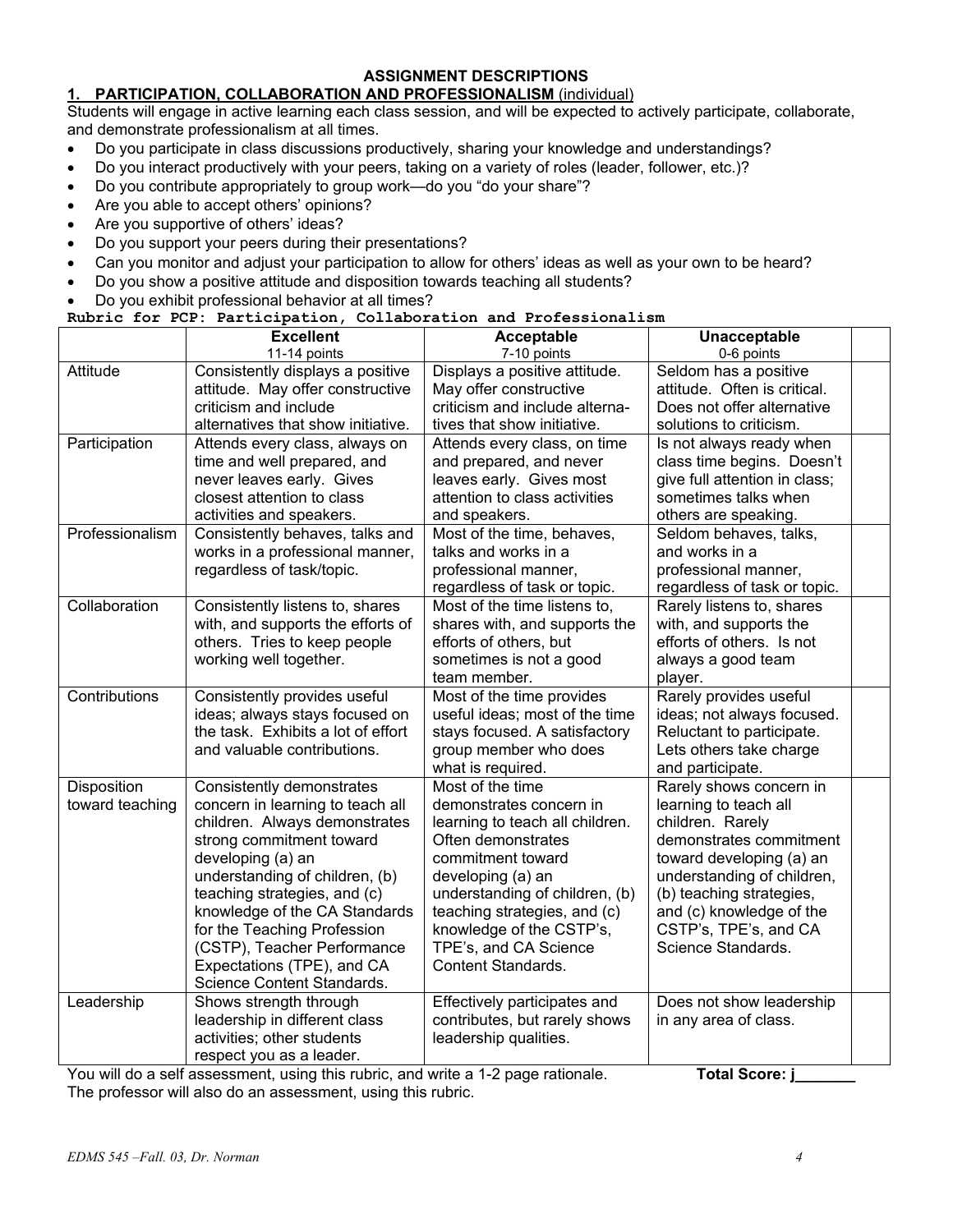## **2. READING RESPONSES (ON Chapters 4, 8, 14, 15, 19, and 21)** (individual)

Students will be assigned readings. Students should email their reading responses to chapters, to the 24 hours prior to class. Students should use one of the following forms:

A. A Big Ideas paper explaining the key science concepts

- B. A visual or symbolic representation of the key science concepts
- C. A graphic organizer that demonstrates the key science concepts and their relationships to one another (samples will be provided in class)

Responses should be ONE page. Ten points will be subtracted for every two hours they are late.

## **PRIMARY TEACHING PERFORMANCE EXPECTATIONS**

TPE 1A: Subject-Specific Pedagogical Skills for Multiple Subject Teaching Assignments

- TPE 4: Making Content Accessible
- TPE 5: Student Engagement

TPE 6: Developmentally Appropriate Teaching Practices

TPE 6A: Developmentally Appropriate Practices in Grades K-3

TPE 6B: Developmentally Appropriate Practices in Grades 4-8

## **3. DAILY QUICK-WRITES** (individual)

 Each class session will begin with a quick-write, based on work completed thus far in the course and your readings or a student generated question to begin a class discussion.

## **5. LEADERSHIP OF HANDS-ON SCIENCE LESSONS – Critical Assessment Task (CATs)**

Students will lead hands-on science lessons during class. The lessons should model inquiry instruction, good questioning skills, and be content-understandable and non-judgmental. The lessons should be based on the California content standards. SDAIE strategies, technology integration, and methods for teaching students with disabilities should all be included and pointed out during the lesson.

You will work in pairs to lead science lessons based on the Learning Cycle Model of Instruction. You will teach these to your classmates. Each lesson will be allocated 45-55 minutes of class time to teach. Your classmates will not role-play elementary students, but will learn the science content and how to teach it. Treat your classmates as teachers, not elementary students.

The lessons should include hands-on activities, and should emphasize particular science concepts. The Exploration and Application phases of the Learning Cycle must require different hands-on science activities using manipulatives. Hands-on activities are NOT reading or completing worksheets (though they may require students to read something or complete lab observation sheets). You should take the activities "off of paper" and require students to use the science process skills with science manipulatives.

Be sure you understand the concepts you are emphasizing, and that you can explain them. The lessons should be developmentally appropriate for K-6, and should follow the NSTA Safety Guidelines. Begin the lesson by writing two essential questions about the lesson on the board, for students to consider during the lesson. Make sure that you include the 3 stages of the Learning Cycle. Make sure that science content background and applications to everyday life are addressed. You need to explain SDAIE strategies and adaptations for students with disabilities. Additionally, include at least one idea that includes the arts.

Prepare a **Powerpoint Computer Presentation** to use in your lesson. The presentation should include a detailed explanation of the science content, as well as a list and definitions of science concepts important to the lesson. Additionally, include a list of at least 3 web sites (with short descriptions) that address the science topic and concepts through simulations, graphics and movies. You should have links to these web sites and show examples during the lesson. \*\*You need to email the presentation to the instructor 2 days prior to your presentation.

**Prepare a Science Lesson Handout** which includes the following:

- a. Learning Objective(s) written in complete sentences. "The students will
- Use an action verb and explain how students will demonstrate their new knowledge and understanding. b. Science Concept(s) and definitions(s) written in complete sentences.
- Do not say "The students will \_\_\_\_\_." (That is an objective, not a science concept.)
- c. California Science Content Standard(s) which may be addressed, along with grade level.
- d. Exploration Activity
- e. Concept Introduction (also called Concept Invention)
- f. Concept Application Activity
- g. SDAIE strategies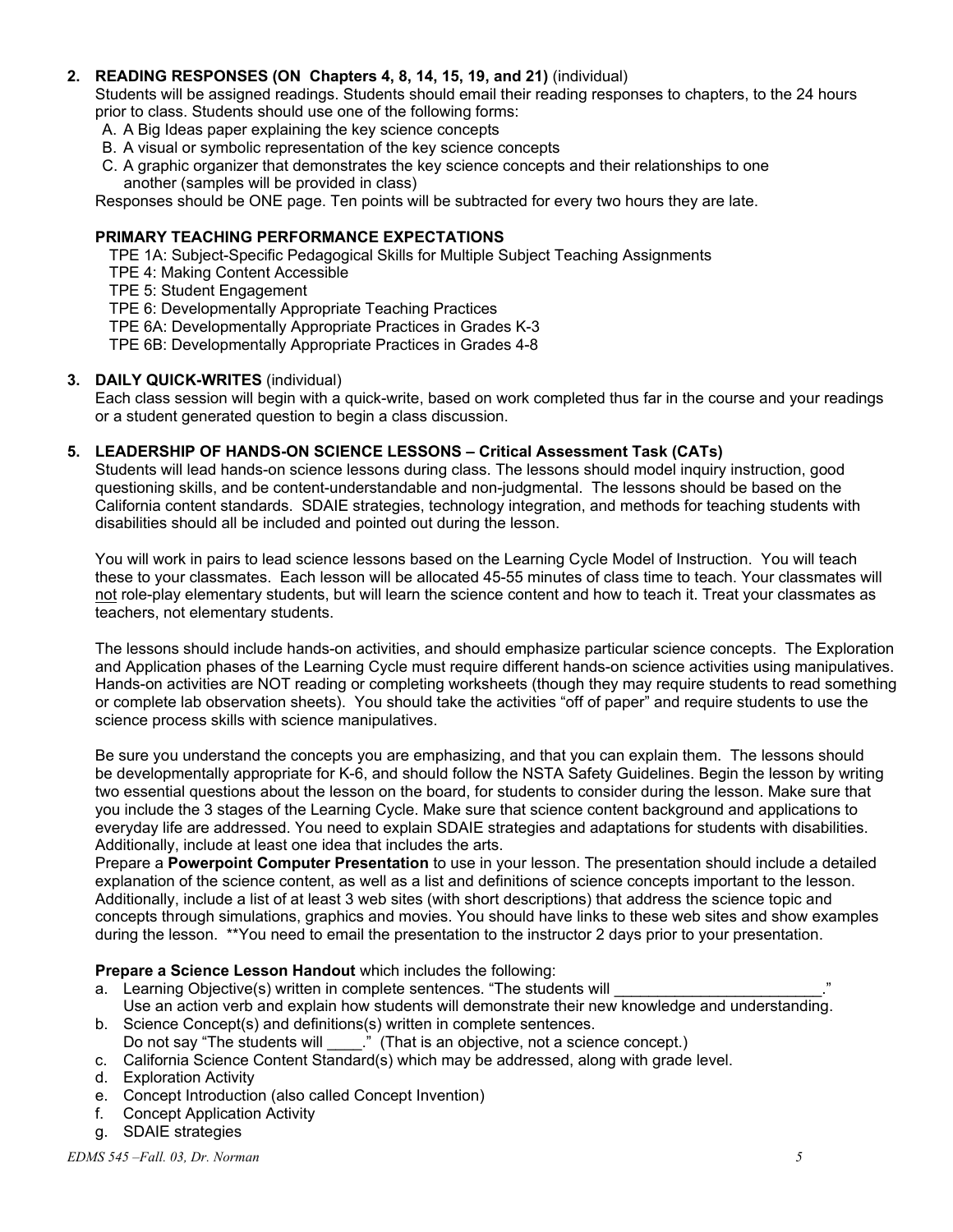- h. Adaptations for students with disabilities
- i. A 1-2 page summary of the science content background
- j. A list of 3 relevant web sites (with descriptions)
- k. Applications to everyday life.
- l. Two higher though questions that you want students to be able to answer by the end of your lesson:
	- a. One MAIN IDEA question
	- b. One APPLICATION question
	- INCLUDE ONLY THE QUESTIONS, NOT THE ANSWERS.
- m. Description of 1 way to infuse the arts into this science lesson.

Bring copies of the activity for classmates with (a) team members' names at the top and (b) reference at the bottom.

### **Class Evaluations of Lesson**

Each team will prepare an evaluation instrument to be used by five class members not on the team, The evaluation instruments should have the team member's names, title and science topic at the top. Have five categories to judge the presentations, and a rating scale of one to five, with one representing the best. **Give the instructor a copy of the evaluation that includes a description of each person's role in researching and presenting the lessons.**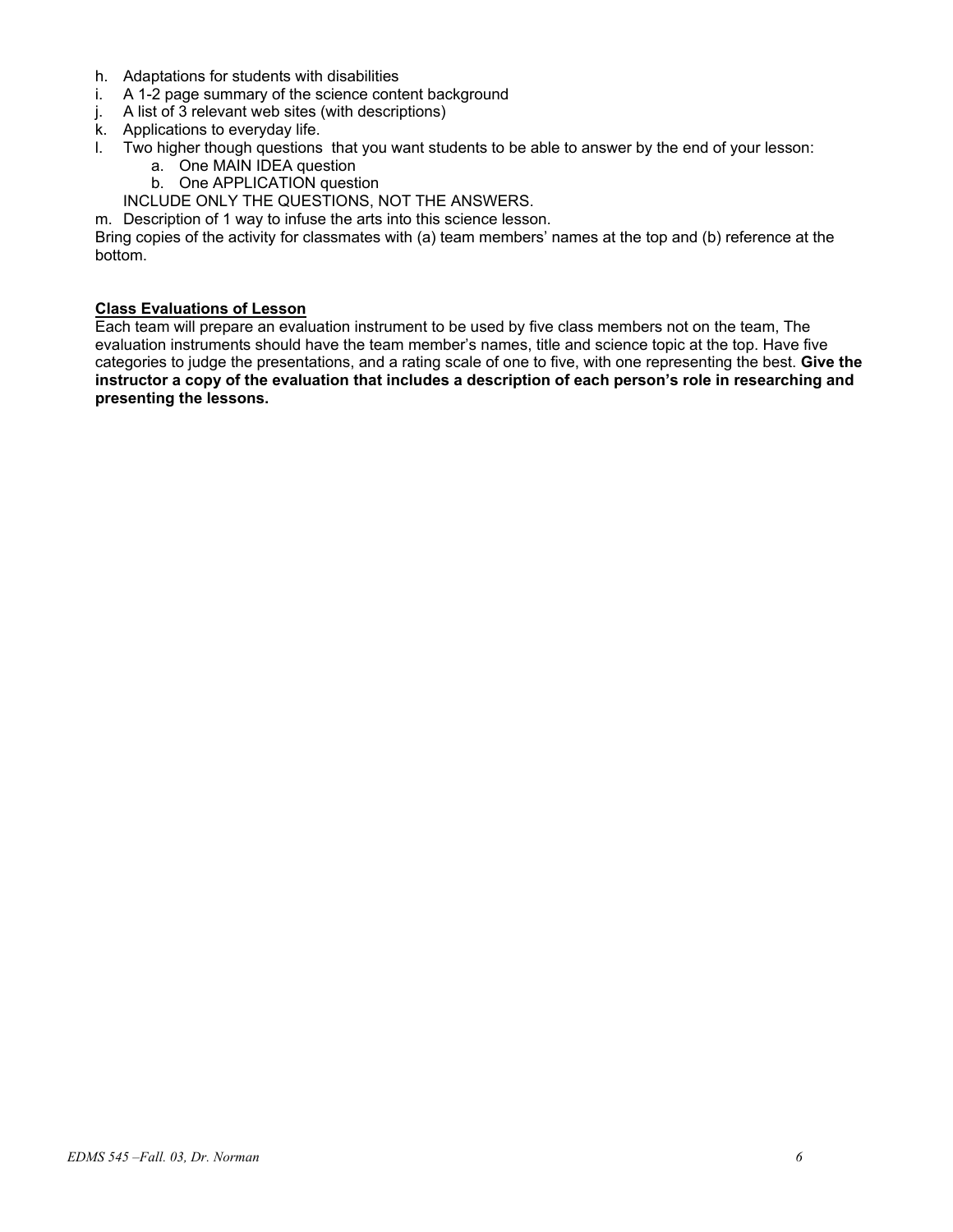## **6. SCIENCE INSTRUCTION SURVEY**

Students will develop a case study of science instruction involving input from classroom observations, a K-8 teacher or teachers and K-8 students. It will include 5 parts: your observations, teacher interview, student surveys, chart comparison, and case study paper. Carefully read A-F below.

## **Observations of Science Lessons**

- A. Ask an elementary teacher if you can observe 2-3 science lessons in his or her class. Then answer the following:
	- 1. How would you define science instruction in this classroom?
	- 2. What are the characteristics of science instruction?
	- 3. What do the students do during science instruction?
	- 4. What materials are used?
	- 5. How often do the students engage in hands-on activities?
	- 6. Do they each participate and have a role?
	- 7. How is the classroom organized for science instruction?
	- 8. What science materials are in the classroom?
	- 9. What evidence is there of science?
	- 10. Do you see writing infused within the science lessons? If so, what are some examples?
	- 11. Are there children in the class who are learning English? What differences and similarities exist for children who are learning English?

Feel free to add more descriptive information in regard to science instruction.

B After you have answered the above questions find time to interview the teacher.. Ask the teacher to answer the Teacher Survey. Please inform the teacher that the school and district will not be identified, only the grade level. Please do not put the teacher's name on the survey.

## **Teacher Survey**

- 1. How do children learn science?
- 2. How do you organize instruction so that children learn concepts related to the California science standards?
- 3. What are the different activities that you do during science instruction?
- 4. How do you group the students during science activities?
- 5. How often do you teach science?
- 6. How often do the children participate in hands-on science activities?
- 7. Do you integrate writing activities into science lessons? What are some examples?
- 8. What is the easiest thing about teaching science?
- 9. What is the most difficult thing about teaching science?
- 10. If you could design the ideal science program, what would be the characteristics of the program?
- 11. How do you organize instruction for science in two languages or in a language other than English? What challenges does this present for you?
- 12. How do you adapt instruction for students with special needs? Are there particular techniques or issues related to science teaching and students with special needs?

Feel free to include other questions during the interview. If possible, take a portable tape recorder to record the responses for later transcription, as it is easy to miss some things when you are taking notes. Be sure to ask the teacher if she or he minds if you use the tape recorder, and do not use it if the teacher is hesitant.

C. Ask the teacher if you can hand out the Student Survey to the students in the class. (You may do this with 6 or more students.) Do **not** have the students put their names on the surveys. Feel free to include other questions on the survey, but do not make it too long for the students to answer. This survey will work with third graders and up; you can try it with second graders but I would suggest reading the questions aloud one at a time for them. If you are working with K, 1 or 2 use the following alternative strategy: Choose approximately 6 students (if you are in a bilingual class choose 3 who have English as their native language and 3 with Spanish or whatever other language is spoken in the class). Interview each student using the survey questions. Record the answers, if possible, and transcribe the taped interviews. Be flexible and adapt the survey to the level of the students.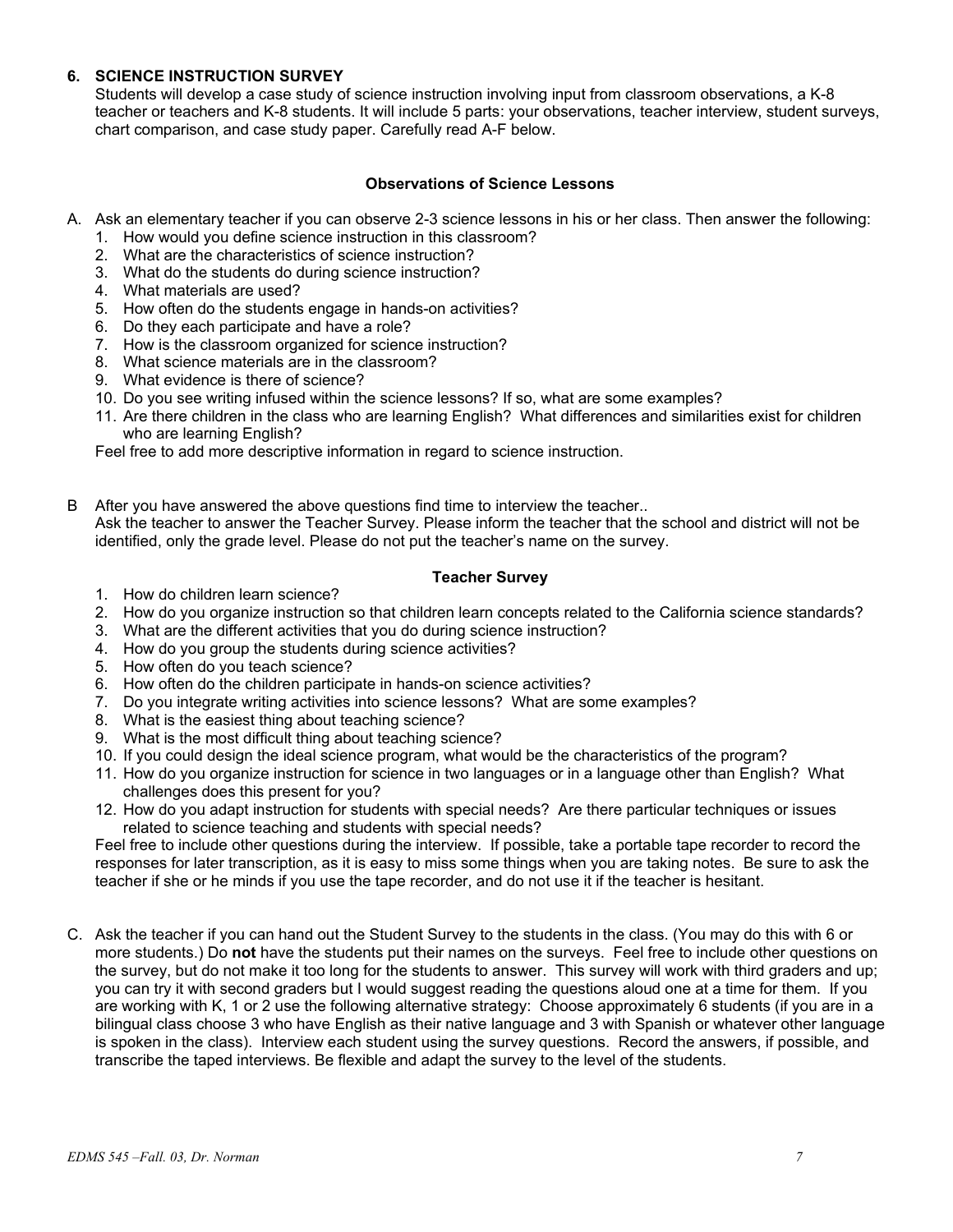## **Student Survey**

Please answer the following questions.

Grade level: **Are you a Boy ◯ Girl** ◯ ?

- What language(s) do you speak? English □ Spanish □ Other □ 1. What happens during science in your class? How does your teacher teach you science?
- 2. How often do you do hands-on science activities in class?
- 3. What sorts of science activities do you do in class?
- 4. Do you work in groups to do science activities? If so, what do you do in the groups? Does each person have a job to do?
- 5. Do you have science materials to use during science activities? What sorts of materials do you use?
- 6. What are some of the science topics you have studied this year in science class?
- 7. Do you like science time? What do you like best about it?
- 8. Are you a good student in science? What helps you learn best?
- D. Examine the three sets of data (your observations, those of the teacher and students) for matches and mismatches. Create a grid to organize the data:

|                                                                    | <b>My Observations</b> | <b>Teacher Interview</b> | <b>Student Surveys</b> |
|--------------------------------------------------------------------|------------------------|--------------------------|------------------------|
| How is science<br>taught/what happens<br>during science time?      |                        |                          |                        |
| How does the teacher<br>teach science/what<br>does the teacher do? |                        |                          |                        |
| Do the students<br>participate in hands-on<br>science activities?  |                        |                          |                        |
| <b>Adaptations and</b><br><b>Accommodations</b>                    |                        |                          |                        |

### **Comparison Chart**

E. Using the data you have collected and the match/mismatch chart, type a 2-3 page CASE STUDY PAPER of the science instruction.

F. **Turn in 2 copies of the following. Staple all together in the following order, with the Case Study paper on top.**

- 1. Your 2-3 page CASE STUDY PAPER.
- 2. Your own answers to questions (in A above) as you observed in the classroom
- 3. Teacher Interview questions (B above) and answers
- 4. Student Surveys (C above) with student answers
- 5. Comparison Chart (D above) of your observations, teacher interview answers and student survey answers.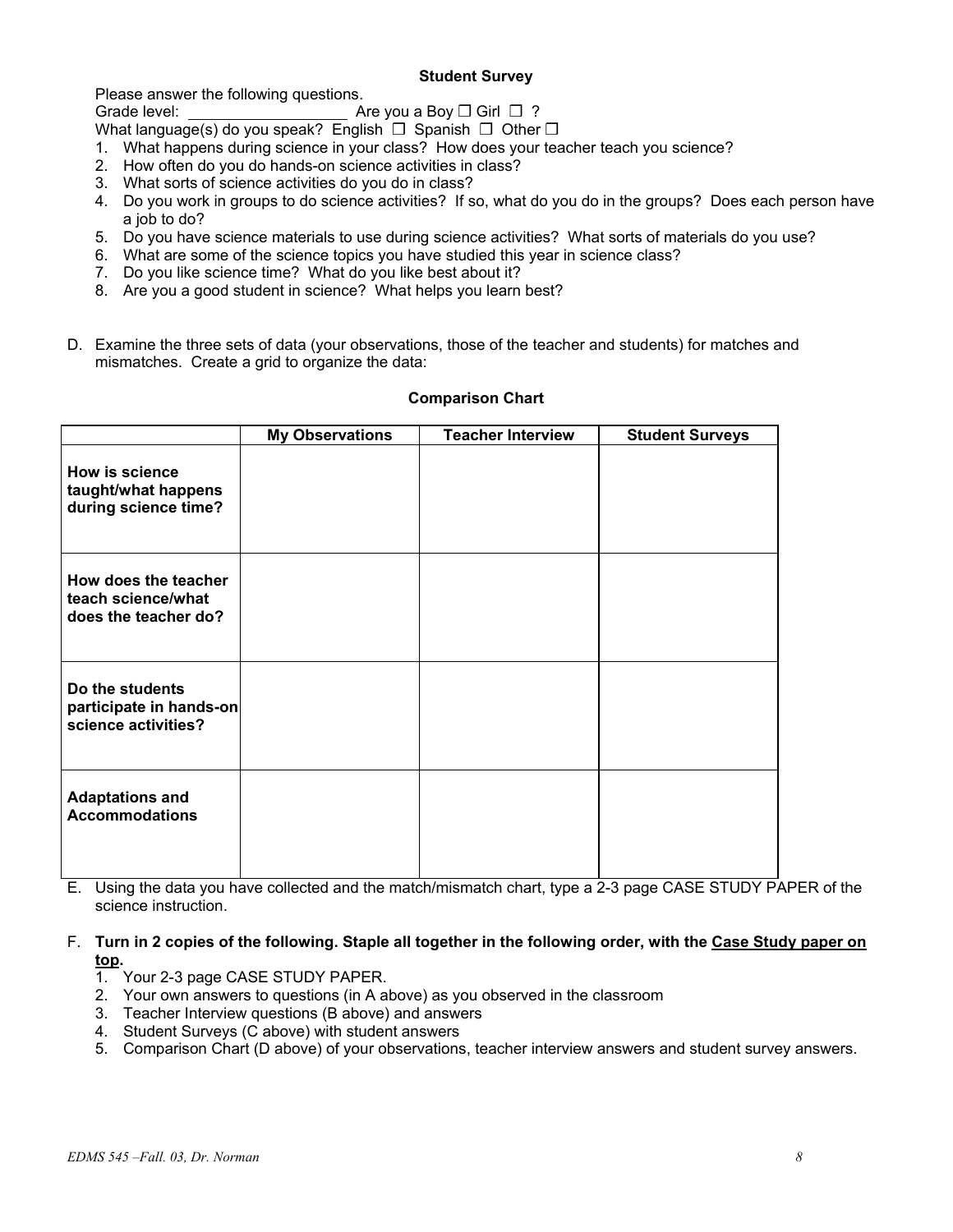## **7. SCIENCE EXPLORATORIUM LESSON PLAN AND PRESENTATION WITH SCHOOL AGE CHILDREN – Critical Assessment Task (CATs)**

Develop an inquiry activity to teach to elementary students. You may work in pairs on this assignment. You will prepare a hands-on science lesson and poster about a science concept. You will present the lesson at our Elementary School Science Exploratorium. Be sure you understand the concept(s) you are emphasizing, and that you can explain it. The activity should be developmentally appropriate, and should follow the NSTA Safety Guidelines. Prior to teaching the lesson, turn it in to your instructor for review. After teaching the lesson, turn in a copy of your Reflection. The lessons should include hands-on lessons, and should emphasize particular science concepts. The Exploration and Application phases of the Learning Cycle must require different hands-on science activities using manipulatives. Hands-on activities are NOT reading or completing worksheets (though they may require students to read something or complete lab observation sheets). You should take the activities "off of paper" and require students to use the science process skills with science manipulatives.)

Turn in your typed Lesson Plan with your names at the top and REFERENCES at the bottom.

- 1. Science Concept (and definition) you are teaching. Write it out in a complete sentence. Do not say "The students will  $\blacksquare$ ." (That is an objective, not a science concept.)
- 2. Essential Questions
- 3. 1-3 Behavioral Objectives
- 4. California Science Content Standards addressed
- 5. Exploration Activity
- 6. Concept Invention
- 7. Concept Application Activity
- 8. The Reflection (answer the following):
	- a. How did the children respond? (What did they say and do?)
	- b. How do the children's actions and responses demonstrate their level of understanding.
	- c. How did you (or can you) improve upon your lesson to facilitate understanding?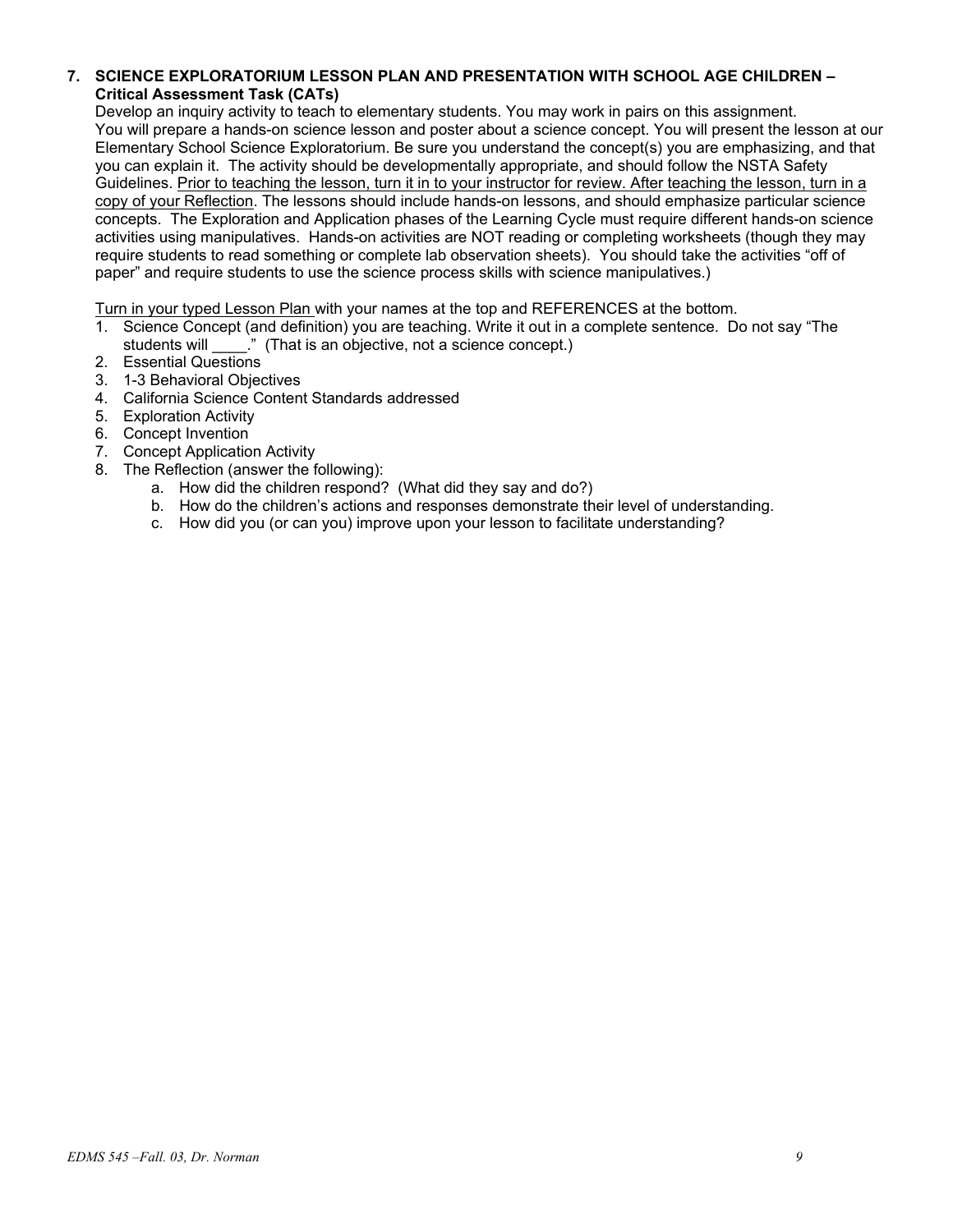# **8. SCIENCE TEACHING UNIT AND PRESENTATION– Critical Assessment Task (CATs)**

(may work in pairs)

You will create a typed unit on a specific science topic. You must bring a stamped, self-addressed manila envelope in order to receive a final grade. (You may work in pairs on this assignment.)

Unit Components:

- 1. Unit Plan (1 page; include title, grade level, goals for unit, Calif. Science Content Standards addressed, and one-two line descriptions of each learning cycle lesson)
- 2. Essential Questions
- 3. Authentic Assessment
- 4. Rubric for Assessment (see rubric.forteachers.org for assistance)
- 5. 1 Learning Cycle Lesson Plans *Adapt from Commercial Lessons*

*in books and science curricula.*

For each lesson, include the following: *Do not re-invent activities*.

- a. Topic
- b. Science Concept you are teaching. Write out the science concept(s) (and definitions) you are teaching in a complete sentence. Do not say "The students will \_\_\_\_.." (That is an objective, not a science concept.)
- c. California Science Content Standards addressed
- d. Objectives (1-2) (use behavioral objectives with action verbs—i.e., The students will  $\qquad$ )
- d. Exploration Activity- explain what students do and teacher does
- e. Concept Introduction (also called Concept Invention)--explain what students do and teacher does
- f. Concept Application Activity- explain what students do and teacher does
- 6. Science Content Background for the teacher (2-3 PAGES—typed)
- 7. Integration of literature and writing. 2 non-fiction sources and 2 fiction sources.
- 8. SDAIE Strategies and explanation of how used
- 9. Adaptations for Students With Disabilities and explanation of how used
- 10. 3 Ways to Integrate Technology and Explanation of how used, this should include at least two web cites.
- 11. Description of an arts component to integrate. (Select one of the arts disciplines and elaborate.)
- 12. References

The lessons should include hands-on lessons, and should emphasize particular science concepts. The Exploration and Application phases of the Learning Cycle must require different hands-on science activities using manipulatives. Hands-on activities are NOT reading or completing worksheets (though they may require students to read something or complete lab observation sheets). You should take the activities "off of paper" and require students to use the science process skills with science manipulatives.

You will present your unit using a Powerpoint Presentation during Finals class time.

## **9. FINAL ASSIGNMENT** (individual)

This reflections assignment of 3 questions will be given in class.

## **10. SCIENCE TEACHING NOTEBOOK** (individual)

You will keep a class notebook, and will meet with the instructor during the last class period to review contents. Please use section dividers and labels for sections. For some assignments, you may need to make copies in order to include everything in your notebook.

- I. California Science Content Standards for grades K-8 (download from http://www.cde.ca.gov/board/pdf/science.pdf and print)
- II. Reading Responses
- III. Quick Writes
- IV. Exam over Learning Cycle Lessons
- V. Learning Cycle Lessons presented in class
	- a. Lesson Plan Handout
	- b. Learning Log for each lesson
- VI. Science Instruction Case Study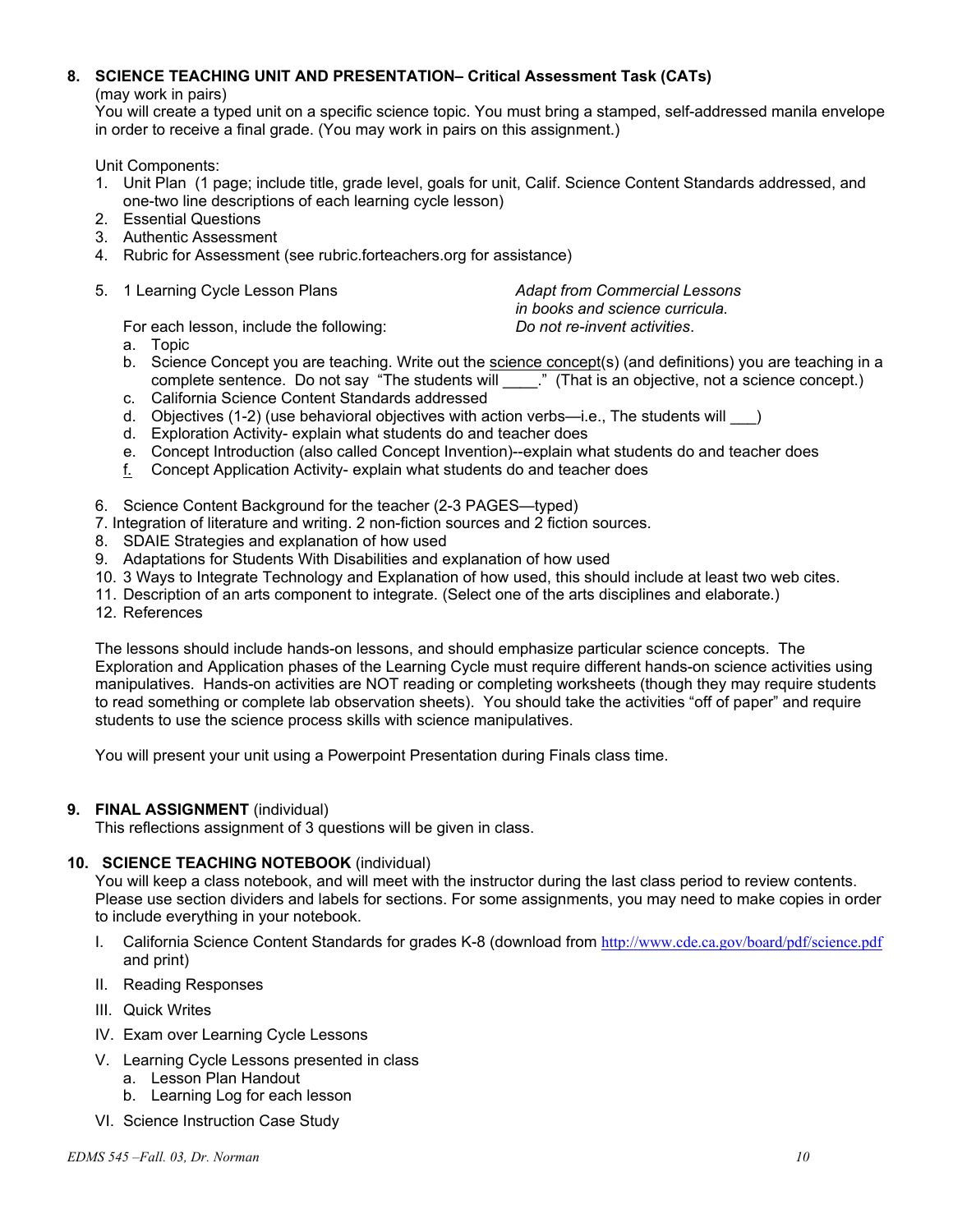- a. Case Study Paper
- b. Your Observations
- c. Teacher Interview
- d. Student Surveys
- VII. Science Exploratorium Lesson Plan
- VIII. Draft of Unit (unit due last class)
- IX. Other Class Handouts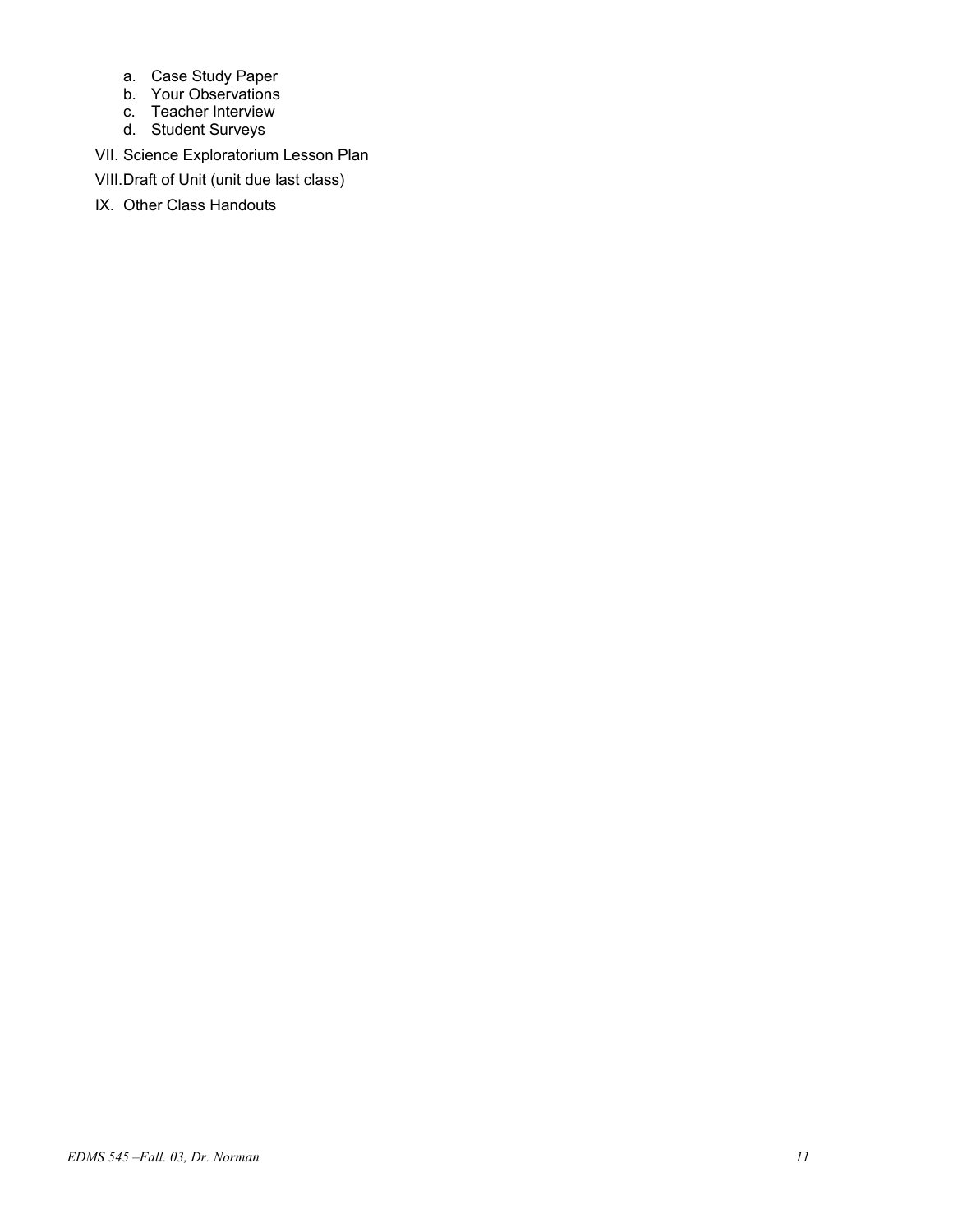## **EISENHOWER NATIONAL CLEARINGHOUSE** http://enc.org

The Eisenhower National Clearinghouse (ENC) has recently launched an all-new web site, ENC Online, at http://enc.org. ENC, which was established by the U.S. Department of Education, provides K-12 math and science educators with information about teaching materials, innovative ideas, and professional development.

The content on ENC Online has been organized into four major categories. They are Curriculum Resources, Web Links, Professional Resources, and Topics. Through Curriculum Resources, teachers can locate teaching or professional development materials using subject words, grade level, cost, and type of material to meet their specific needs.

Teachers have said that the Digital Dozen, a monthly selection of exemplary math and science web sites, is one of their favorite features on the site. It is now found in the Web Links area. (Teacher can now also choose to have Digital Dozen delivered to their email boxes when registering with ENC.) Web Links also includes links to sites offering lesson plans, arranged by math or science topics.

The Professional Resources area is intended to become a part of a teacher's professional support system. A Timesavers section found within the Professional Resources area offers a collection of the most popular professional resources in one place for quick linking and use. Standards and state frameworks are also found under Professional Resources, as are federally funded resources, professional development strategies, and research articles.

ENC has always created projects and publications on relevant topics for teachers. The Topics area arranges hundreds of articles, teacher interviews, and selected curriculum resources and web sites thematically. Key education issues addressed in the Topics area include inquiry and problem solving, integrating educational technology, equity, and assessment. These areas include the materials developed for ENC Focus, our quarterly magazine for math and science educators.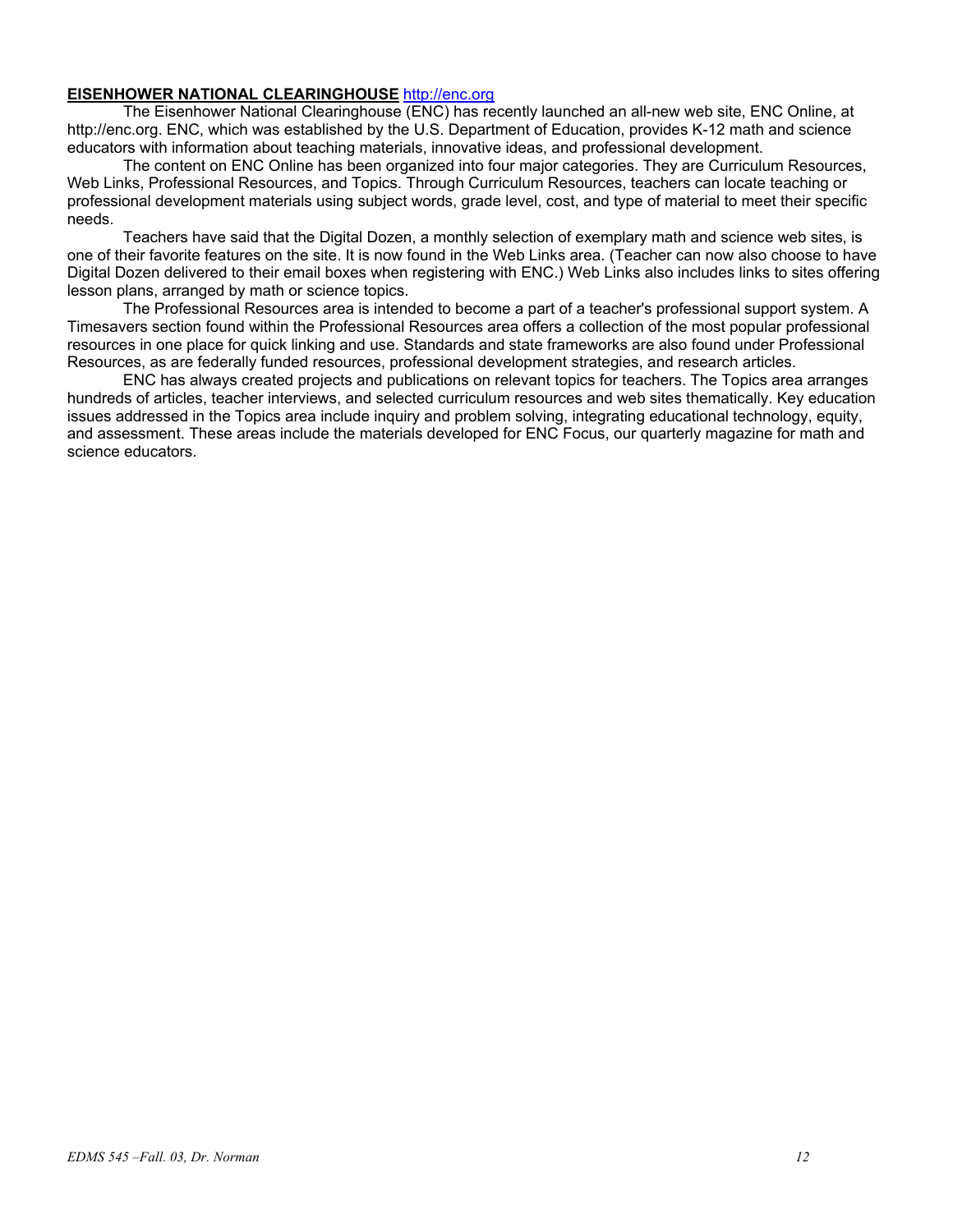## Tentative Schedule

January 2oth Course Overview What is Science? The Inquiry Process Review Syllabus (download before first class) Sign up for Leadership Science Activity Read Chapters 1 and 3 TPEs

- January  $27<sup>th</sup>$  The Learning Cycle The CA Science Content Standards Science Lesson – Heat Energy-Chapter 4 Science Lesson- Static Electricity-Chapter 5 Integrating Science and Long Term Planning
- February 3<sup>rd</sup> Science Lesson- Current Electricity- Chapter 7 Science Lesson- Sound – Chapter 8 Science Curriculum Kits Moon Journal Assignment Science Lesson- Light/Lenses/Color – Chapter 9
- February  $9<sup>th</sup>$  Inclusive Science Teaching Science Lesson-Air and Air Pressure-Chapter 10 Science Lesson-Weather-Chapter 11 Introduce Moon Journal Assignment Work on School Science Exploratorium
- February  $17<sup>th</sup>$  Poway school campus is closed
	- 1. Go on a "field trip" ( list will be given out in class)
	- 2. Complete Moon Journal assignment
	- 3. Meet with group on long term planning project
	- 4. Read chapters 13, 14, and 16)
- February  $24^{\text{th}}$  Science Lesson Geology-Chapter 15 Science Lesson – Plants – Chapter 17 Present Group Projects
- March 2 Science Lesson Animals Chapter 18